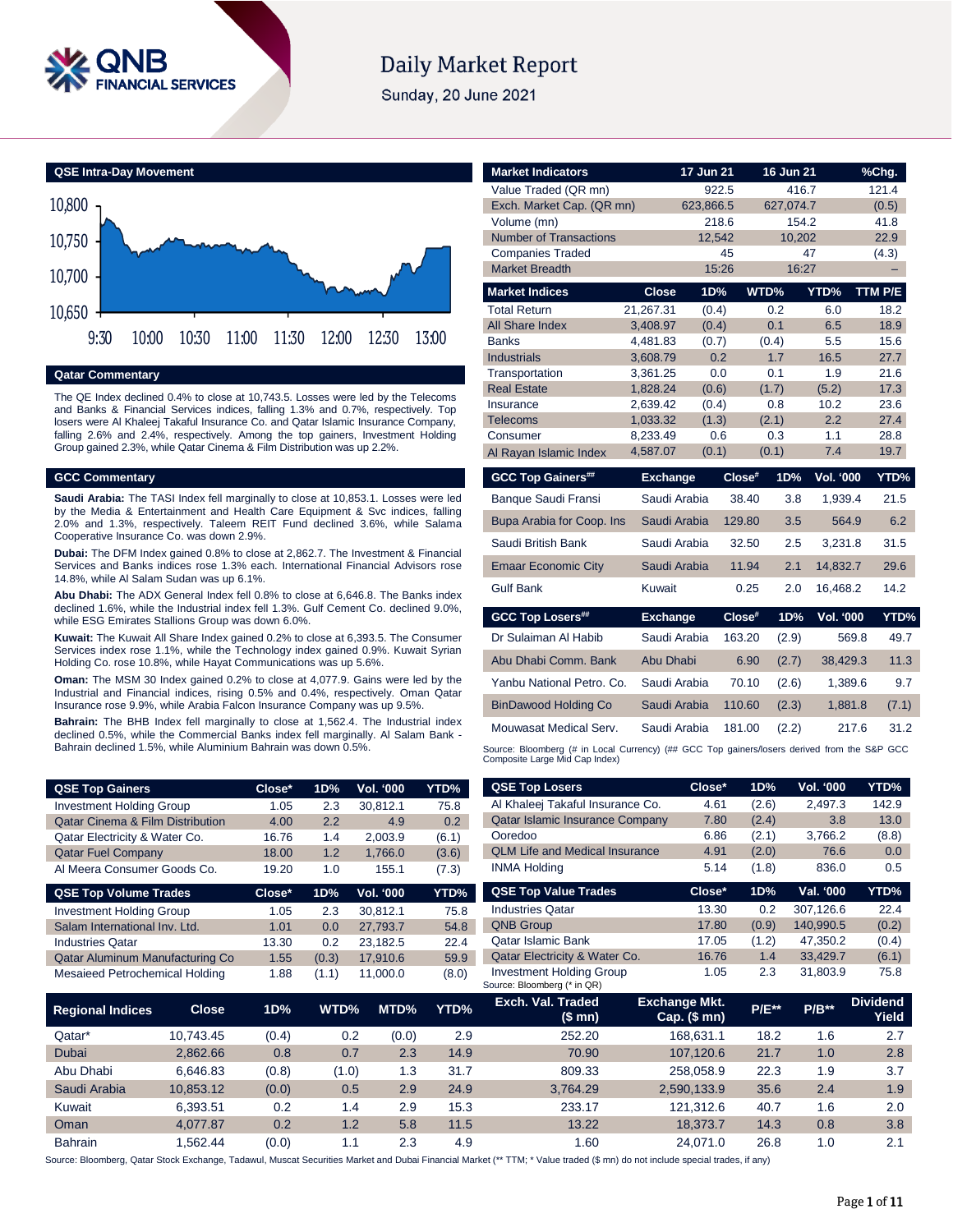# **Qatar Market Commentary**

- The QE Index declined 0.4% to close at 10,743.5. The Telecoms and Banks & Financial Services indices led the losses. The index fell on the back of selling pressure from Arab and foreign shareholders despite buying support from Qatari and GCC shareholders.
- Al Khaleej Takaful Insurance Co. and Qatar Islamic Insurance Company were the top losers, falling 2.6% and 2.4%, respectively. Among the top gainers, Investment Holding Group gained 2.3%, while Qatar Cinema & Film Distribution was up 2.2%.
- Volume of shares traded on Thursday rose by 41.8% to 218.6mn from 154.2mn on Wednesday. Further, as compared to the 30-day moving average of 196.1mn, volume for the day was 11.5% higher. Investment Holding Group and Salam International Inv. Ltd. were the most active stocks, contributing 14.1% and 12.7% to the total volume, respectively.

| <b>Overall Activity</b>        | Buy %*   | Sell %*  | Net (QR)          |
|--------------------------------|----------|----------|-------------------|
| Qatari Individuals             | 20.49%   | 16.38%   | 37,896,680.0      |
| <b>Qatari Institutions</b>     | 22.47%   | 14.72%   | 71,467,091.1      |
| Qatari                         | 42.96%   | 31.10%   | 109,363,771.1     |
| <b>GCC Individuals</b>         | 0.57%    | 0.17%    | 3,738,500.7       |
| <b>GCC</b> Institutions        | 1.91%    | 0.51%    | 12,922,863.6      |
| <b>GCC</b>                     | 2.49%    | 0.68%    | 16,661,364.3      |
| Arab Individuals               | 5.92%    | 5.97%    | (454, 895.4)      |
| <b>Arab Institutions</b>       | $0.00\%$ | $0.00\%$ |                   |
| Arab                           | 5.92%    | 5.97%    | (454, 895.4)      |
| <b>Foreigners Individuals</b>  | 1.79%    | 1.44%    | 3,165,780.7       |
| <b>Foreigners Institutions</b> | 46.85%   | 60.81%   | (128, 736, 020.7) |
| <b>Foreigners</b>              | 48.64%   | 62.25%   | (125, 570, 240.0) |

Source: Qatar Stock Exchange (\*as a % of traded value)

# **Global Economic Data and Earnings Calendar**

# **Global Economic Data**

| <b>Date</b> | <b>Market</b> | <b>Source</b>                                   | <b>Indicator</b>         | <b>Period</b> | Actual  | <b>Consensus</b> | <b>Previous</b> |
|-------------|---------------|-------------------------------------------------|--------------------------|---------------|---------|------------------|-----------------|
| 06/17       | US            | Department of Labor                             | Initial Jobless Claims   | $12 - Jun$    | 412k    | 360k             | 375k            |
| 06/17       | US            | Department of Labor                             | <b>Continuing Claims</b> | $05 - Jun$    | 3.518k  | 3.425k           | 3,517k          |
| 06/17       | EU            | Eurostat                                        | CPI YoY                  | Mav           | 2.0%    | 2.0%             | 2.0%            |
| 06/17       | EU            | Eurostat                                        | <b>CPI MoM</b>           | May           | 0.3%    | 0.3%             | 0.3%            |
| 06/18       | Germany       | German Federal Statistical Office               | PPI MoM                  | May           | 1.5%    | 0.7%             | 0.8%            |
| 06/18       | Germany       | <b>German Federal Statistical Office</b>        | PPI YoY                  | May           | 7.2%    | 6.4%             | 5.2%            |
| 06/18       | Japan         | Ministry of Internal Affairs and Communications | Natl CPI YoY             | May           | $-0.1%$ | $-0.2%$          | $-0.4%$         |

Source: Bloomberg (s.a. = seasonally adjusted; n.s.a. = non-seasonally adjusted; w.d.a. = working day adjusted)

# **Earnings Calendar**

| Tickers     | Company Name | Date of reporting 2Q2021 results | No. of days remaining | Status |
|-------------|--------------|----------------------------------|-----------------------|--------|
| <b>DHBK</b> | Doha Bank    | .7-Jul-21                        | ، ب                   | Due    |
|             |              |                                  |                       |        |

Source: QSE

# **News Qatar**

- **Ahmed Al-Jarboey appointed as Chief Operating Officer QATI, Qatar Operations –** Qatar Insurance Company (QATI) has appointed Ahmed Al-Jarboey as Chief Operating Officer, QATI, Qatar Operations. Al-Jarboey has a bachelor's degree in Business Administration from a reputable university in the UK. He joined the company in 2006 and over the course of these years, has gained experiences that crystallized from an employee in retail department, to a leading position as Chief Operating Officer of Qatar Operations. His new appointment comes within the framework of the group's strategy, which aims to enable qualified and trained Qatari professionals working in the insurance sector. (Gulf-Times.com)
- **Ooredoo participates in Telecoms World Middle East conference –** Ooredoo was recently invited to take part in a keynote panel discussion on the Internet of Things (IoT) at the Telecoms World Middle East conference. IoT at Ooredoo, Assistant Director, Fuencisla Merino joined panelists from Vodafone Qatar, Mobily and CSG as they discussed how IoT is gaining momentum with the advance of 5G, allowing realization

of its full potential. Topics covered included the global vision of IoT – including the 5G enhancements required for this vision, such as network slicing, non-public networks and 5G core – and how IoT use cases are transforming industries and connectivity, creating groundbreaking possibilities in digitizing key verticals. The panel also shared thoughts on handling mammoth data volumes with cloud computing, artificial intelligence and edge computing, and how 5G provides significantly faster data throughput and low-latency communication, supporting machine-type communications without any human interaction. (Gulf-Times.com)

 **Baladna named Dadu founding family member –** Dadu, the Children's Museum of Qatar, has announced that Baladna – Qatar's leading and largest dairy producer – as a founding family member of its initiative. The museum, the first publiclyfunded national entity, aims to provide innovative child development settings and resources to support children, families and educators to thrive and contribute to a sustainable future. (Gulf-Times.com)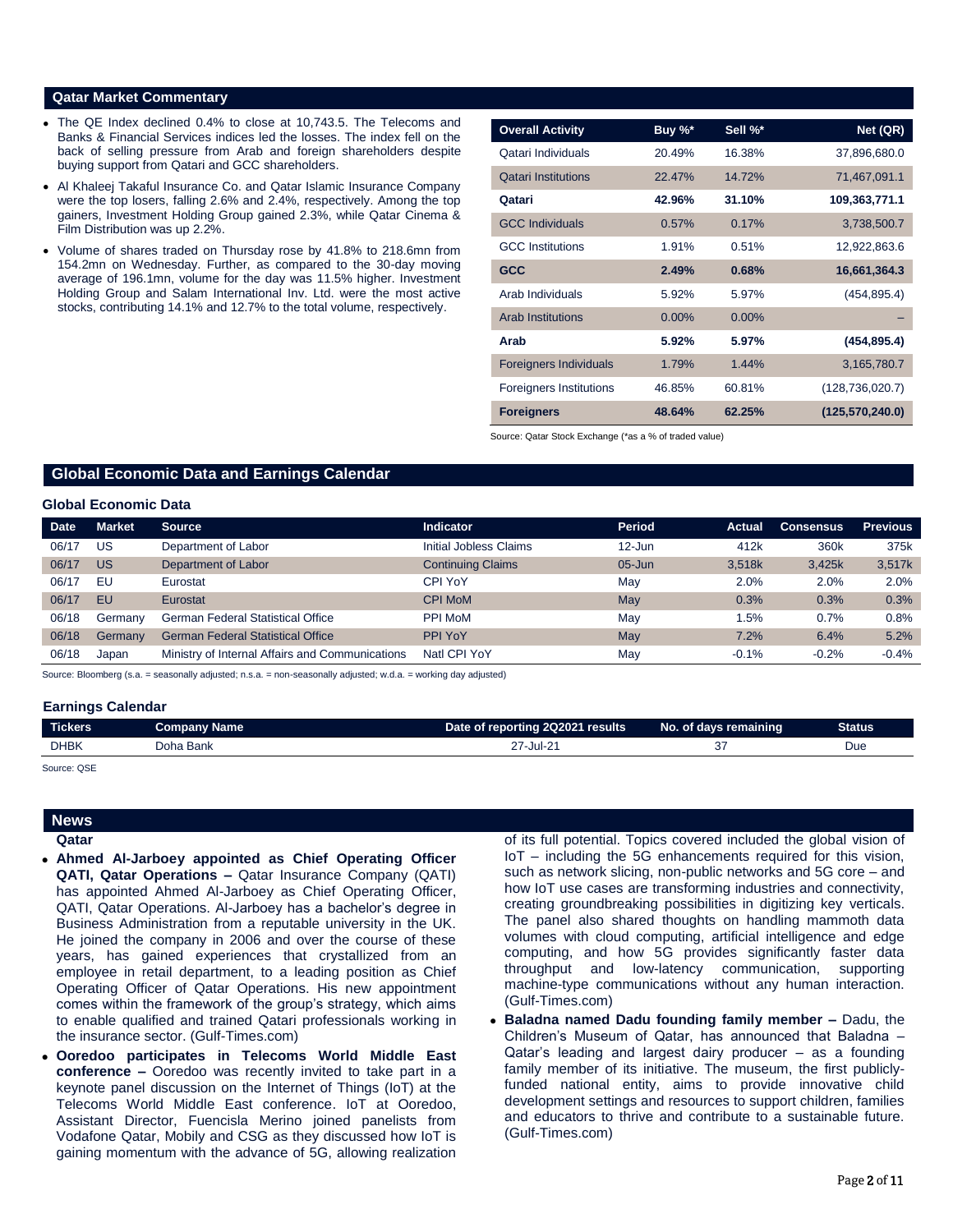- **Mekdam Holding set to be listed on QSE junior bourse –** Mekdam Holding Group – which operates through its subsidiaries in the technology, security and maintenance sectors – will soon become the second entity to get listed on the junior bourse of the Qatar Stock Exchange (QSE). "The Qatar Financial Market Authority approved the listing of Mekdam Group after completing the procedures of converting to a public joint stock company," QSE chief executive Rashid bin Ali Al-Mansoori said in a tweet. The company, which was assigned 'gcBBB-' Gulf regional rating by Standard & Poor's in March this year, will be included in the market for small and medium enterprises, or the venture market (QEVM). The listing of Mekdam Group, whose subsidiaries are Mekdam Technology, Mekdam Technical Services and Mekdam Cams, comes after Al Faleh Educational Holding Company got listed on the QEVM last month. The group has generated revenues of QR168.7mn and EBITDA or earnings before interest, taxes, depreciation and amortization of QR26.8mn in 2020 (as per S&P calculations). Mekdam Technology accounted for 55% of 2020 group revenue and 42% of EBITDA; Mekdam Technical Services (28% and 24%) and Mekdam Cams (8% and 28%). "The company benefits from strong partnerships with international solution providers, good cash flow visibility, and a relatively flexible cost structure," S&P said, expecting the group's flexible cost structure, with 70%-75% comprising variable costs, and continued top-line growth to support stable margins. (Gulf-Times.com)
- **Mwani Qatar: Hamad Port planning multiple terminals to expand capacity –** Hamad Port, which has set a new record in container volume for the fourth straight year in a row with transshipment volumes surging 19.6% in 2020, is planning multiple terminals to expand container handling capacity as it seeks to play a "more significant" role in the country's economy, according to Mwani Qatar. Moreover, with direct services now connecting to Qatar, the global shipping industry has shown confidence in the country's commitment to develop its ports and have a leading presence in the region, Mwani Qatar said in its 2020 annual report, which was released on Thursday. "We expect that this recovery will contribute to reducing the impact of the pandemic on the maritime transport sector in the coming years and support the return of the sector's growth to its previous levels," Mwani Qatar said. Mwani Qatar said it is optimistic about this year in the light of expectations of the global economy recovering from the impact of the COVID-19 pandemic. Hamad Port is currently handling more than 24 direct services of all the major global shipping lines every week. These direct mainline services have opened various new trade routes and opportunities to bolster the growth of trade and industry in Qatar. "Multiple container terminals at Hamad Port have been planned to facilitate the expansion of container handling capacity, commensurate with the growing traffic of cargo demand," the report said, expressing that it looks forward to playing an "even more significant" part in supporting the prosperity of Qatar in 2021 and beyond. A key change within the Hamad Port this year was the initial operations of the container terminal 2 (CT2), which is poised to enhance Qatar's competitiveness regionally and globally. (Gulf-Times.com)
- **Qatar Petroleum wins two offshore exploration blocks in Suriname –** A consortium including Qatar Petroleum has been awarded two offshore blocks in Suriname, under Production Sharing Contracts as part of the recent Suriname offshore bid round. The winning bids in the competitive round were announced by Suriname's State Oil Company, Staatsolie. A consortium comprising of Qatar Petroleum (20%), TotalEnergies (Operator - 40%) and Staatsolie (40%) were awarded the right to explore shallow water blocks 6 and 8, which are immediately

adjacent to the prolific Block 58 discoveries. Located in the southern part of offshore Suriname, close to the border with Guyana, the adjacent blocks 6 and 8 lie immediately south of block 58 in shallow waters, with depths ranging between 30 and 65 meters. The two blocks cover a combined area of approximately 2,750 square kilometers. (Peninsula Qatar)

- **Fitch Affirms Qatar at 'AA-'; Outlook Stable –** Fitch Ratings has affirmed Qatar's long-term foreign-currency issuer default rating at 'AA-' with a stable outlook, according to a statement. "Qatar's 'AA-' ratings are supported by large sovereign net foreign assets, one of the world's highest ratios of GDP per capita, a flexible public finance structure and a favorable outlook for debt reduction," Fitch says. Estimates that Qatar's general government budget was in balance in 2020, including the estimated investment income on government external assets. Spending cuts partly offset lower revenues, with total budget spending down by 12.5%, driven by capex cutbacks, Fitch says. Sees 2021 budget to return to surplus, at close to 3% of GDP, owing to higher oil prices and ongoing spending restraint even as some postponed capex projects restart. (Bloomberg)
- **Qatar's Industrial Production Index increases 1.7% in April –** Qatar's Industrial Production index (IPI) for April 2021 stood at 99.8 points, showing a marginal decrease of 0.9% compared to the previous month (March 2021). When compared on YoY basis, the IPI index has increased by 1.7% compared to the corresponding month in 2020, data released by the Planning and Statistics Authority (PSA) show. The Mining sector showed a decrease by 0.4% compared to the previous month, as a result of the decrease in the quantities of "crude oil petroleum and natural gas" by 0.4%, while "Other mining and quarrying" showed an increase by 0.4%. When compared to the corresponding month of the previous year (April 2020), the IPI of Mining increased by 2.6%. The index of Manufacturing sector showed a decrease of 3.2% recorded in April 2021 compared to the previous month (March 2021), which refer to decrease in the following groups: "Printing and reproduction of recorded media" by 14.1%, followed by "Manufacture of Cement and other nonmetallic mineral products" by 10.6%, "Manufacture of food products" by 7.9%, "Manufacture of chemicals and chemical products" by 6.3%, "Manufacture of beverages" by 4.0%, and "Manufacture of basic metals" by 2.5%. However, an increase was recorded in two groups: "Manufacture of refined petroleum products" by 15.6% and "Manufacture of rubber and plastics products" by 0.8%. In terms of annual change, comparing to April 2020, a decrease of 1.4% was recorded, affected by the following groups: "Manufacture of food products" by 17.4%, "Manufacture of beverages" by 11.7%, and "Manufacture of chemicals and chemical products" by 9.5%. However, an increase was recorded in "Manufacture of Cement & other nonmetallic mineral products" by 41.4%, "Manufacture of basic metals" by 23.8%, "Manufacture of rubber and plastics products" by 16.2%, and "Manufacture of refined petroleum products" by 8.7%. There was no production for "Printing and reproduction of recorded media" in April 2020 in adherence to the procedures taken to prevent the spread of the COVID-19. Meanwhile, the index also showed an increase of 4.9% in the production of 'Electricity' group between April 2021 and the previous month (March 2021), while no change was noticed when compared with the index of the corresponding month last year (April 2020). (Peninsula Qatar)
- **Boost to retail, F&B sectors as Covid-19 restrictions further eased –** The start of the second phase of Qatar's gradual lifting of Covid-19 restrictions yesterday served as a fillip to the retail and food & beverage (F&B) sectors as a large number of families and children spent their weekend at malls and shopping centers. The windfall is expected to continue for shops and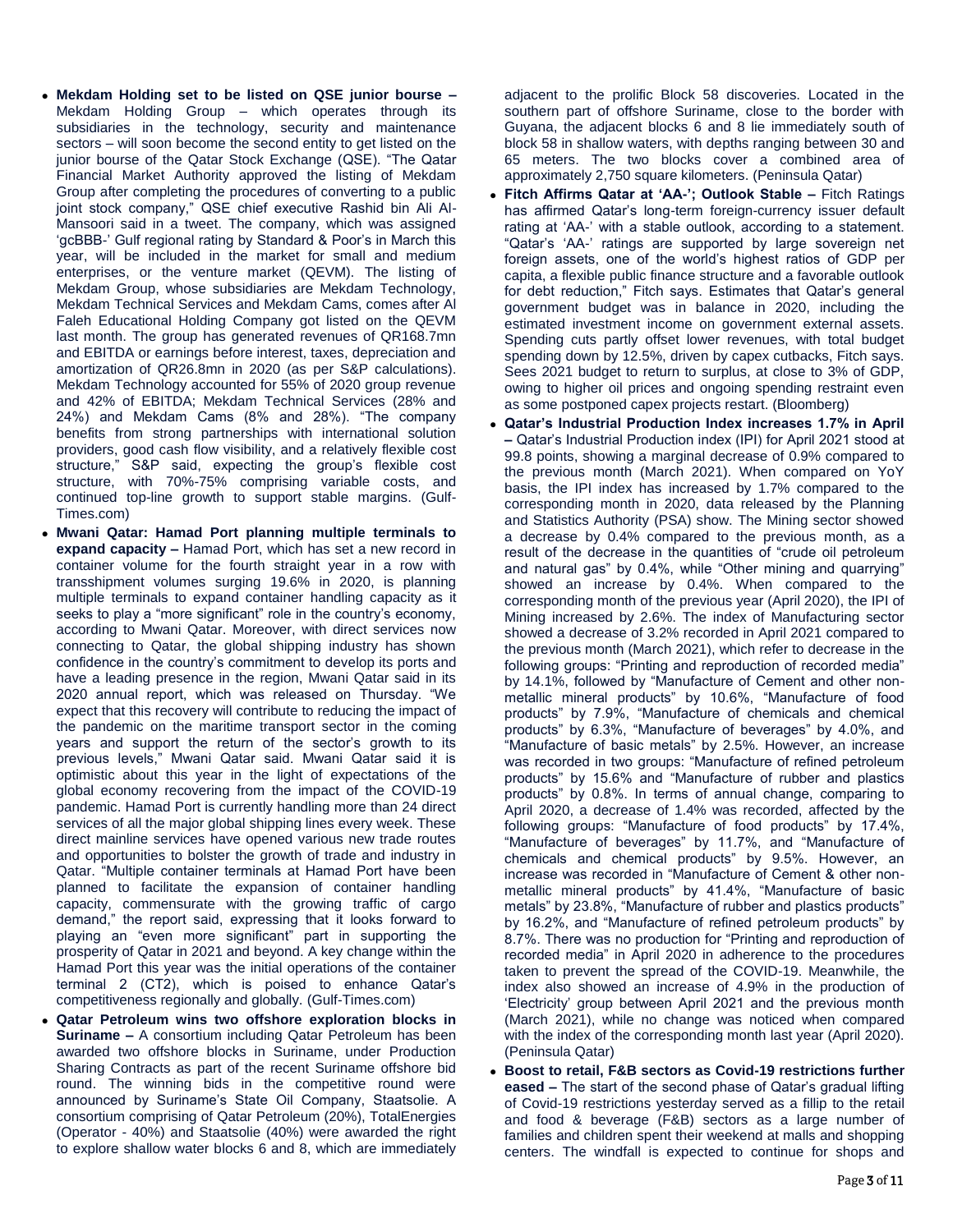boutiques, as well as restaurants and coffee shops, today as more people are expected to visit such places because it is the weekend. And, with the summer holidays coming up, the malls and retail outlets there can expect more young visitors in the days to come. This comes after the Cabinet announced that children under 12 can now enter malls and markets, further easing Covid-19 restrictions in the country, according to a Qatar News Agency report. (Gulf-Times.com)

- **Al-Sharqi: Qatar's PPP Law to provide greater support to private sector, foreign investments –** Qatar's PPP Law would significantly contribute to accelerating the country's massive infrastructure development and providing greater support for private sector and foreign investments, noted Qatar Chamber General Manager Saleh bin Hamad Al-Sharqi. The law paves the way for the launch of several investment projects in Qatar in various sectors including healthcare, sports, tourism, and education, Al-Sharqi said in an interview with 'The Business Year: Qatar 2021'. The partnership between public and private sectors will help in fostering Qatar's position as a leading international center for business and investments, as well as supporting the implementation of projects connected to the Qatar's 2030 Vision and the 2022 World Cup, Al-Sharqi said. According to Al-Sharqi, the "involvement of the private sector in PPP projects will be greater in the upcoming period, especially that the private sector enjoys substantial support from the wise leadership and the Qatari government." He said the law enables benefiting from the private sector's administrative and technical competencies and financing capabilities in joint projects with the public sector. (Gulf-Times.com)
- **Qatar ranks 17 in World Competitiveness Yearbook –** Qatar ranked 17 in The World Competitiveness Yearbook 2021 which is published annually by the International Institute for Management Development (IMD) in Switzerland — out of 64 countries, mostly high developed countries. The ranking was based on national statistics provided to IMD as well as the result of surveying a sample businesses manager who provided their views of Qatar's economy competitive climate. Areas, where Qatar ranked highly in the report, included economic performance (ranked 11), government efficiency (ranked 6) and business efficiency (ranked 15). Moreover, Qatar has maintained its ranking at (40) for infrastructure. Qatar's rank has been positively influenced by many factors including strong economic performance as represented by, Qatar's low unemployment rate (ranked first), consumer price inflation (ranked first), high percentages of government budget surplus/deficit (ranked first) and gross fixed capital formation (ranked second), Central Bank policy (ranked second), transparency (ranked third), entrepreneurship (ranked third), whereby other factors had negatively influenced the rank as start-up procedures (ranked 54), export concentration by product (ranked 63), renewable energies (ranked 64). (Gulf-Times.com)
- **Qatar expects \$20bn boost from World Cup –** Qatar is anticipating big returns from hosting the World Cup in 2022, Bloomberg has reported. "We anticipate the contribution to the economy essentially would be around about \$20bn," said Hassan Al Thawadi, Secretary-General of the Supreme Committee for Delivery and Legacy that's building the infrastructure behind the 2022 World Cup. The sum is equivalent to about 11% of the country's gross domestic product in 2019. The analysis is the result of "a very high-level study," he said, adding that more detailed projections won't be known until after the event takes place in November and December of 2022. However, the construction and tourism industries are expected to be top beneficiaries, Thawadi said in an interview that will air in full during next week's Qatar Economic Forum. Qatar is trying

to use the tournament to showcase its rapid expansion. Stadium construction accounts for a small fraction of the infrastructure spending that it's undertaking ahead of the event; other projects include a metro system, an airport expansion, and the construction of a new city. Bloomberg Intelligence pegs the total value of all these building plans at \$300bn. The Ministry of Commerce and Industry, Investment Promotion Agency Qatar and Media City Qatar are underwriters of the Qatar Economic Forum, Powered by Bloomberg. (Qatar Tribune)

- **Amir swears in Minister of Justice, Attorney-General –** The Amir HH Sheikh Tamim bin Hamad Al Thani issued Amiri Order No. 2 of 2021, reshuffling the Cabinet. The Order stipulates that H E Masoud bin Mohammed Al Ameri shall be appointed as the Minister of Justice. The Order also stipulates that H E Minister of Municipality and Environment Abdullah bin Abdulaziz bin Turki Al Subaie shall be entrusted with carrying out the duties of Minister of State for Cabinet Affairs and his duties post. Also, HH the Amir issued yesterday Amiri Order No. 3 of 2021, appointing H E Dr. Issa bin Saad Al Jafali Al Nuaimi as Attorney-General. The Amiri Orders annulled all provisions contravening its rules. The Amiri Orders shall be effective starting from its date of issue and published in the official gazette. (Peninsula Qatar)
- **Amir to give opening speech –** His Highness the Amir Sheikh Tamim bin Hamad al-Thani will deliver the opening speech at the "Qatar Economic Forum, powered by Bloomberg" which will take place on Monday, June 21, under the patronage of His Highness. Global government leaders participating in the inaugural virtual event include Nana Akufo-Addo, President of the Republic of Ghana; Boris Johnson, Prime Minister of the United Kingdom of Great Britain and Northern Ireland; Paul Kagame, President, The Republic of Rwanda; Cyril Ramaphosa, President, The Republic of South Africa; Macky Sall, President, The Republic of Senegal; Armen Sarkissian, President, The Republic of Armenia, in addition, to more than 100 speakers from around the world. The event, which will take place during June 21-23, welcomes a global delegation of more than 2,000 government leaders, chief executives, influential voices and decision-makers in the fields of finance, economics, investment, technology, energy, education, sports and climate in an eff ort to identify opportunities, present solutions and rethink the global economic landscape through the lens of the Middle East. (Gulf-Times.com)
- **PM: Labor reforms motivated by Qatari culture and Islamic principles –** HE the Prime Minister and Minister of Interior Sheikh Khalid bin Khalifa bin Abdulaziz Al-Thani has affirmed the keenness of His Highness the Amir Sheikh Tamim bin Hamad Al-Thani to hold the Shura Council elections, according to the constitution that was submitted to a referendum and according to fair and transparent procedures to strengthen the Qatari Shura traditions and develop the legislation process and enhance citizen participation. HE the Prime Minister noted what was stated in the speech of His Highness the Amir on the 3rd of November last year during the opening of the 49th session of the Shura Council, in which His Highness the Amir affirmed that "the preparations for the Shura Council elections have almost reached their conclusion, and will take place in October". (Gulf-Times.com)
- **LNG Tender: Qatar offers \$11.97 for July cargo to Pakistan –** Qatar Petroleum offers for a cargo to be delivered July 7-9, traders with knowledge of the matter said. Trafigura offered \$19.7464 for a separate July 11-13 delivery cargo. Note: Pakistan LNG sought to buy two cargoes delivered on a DES basis to Port Qasim in Pakistan; bids due June 18. (Bloomberg)
- **Oil Tender: PTT buys Qatar Marine, Banoco Arab Medium for August –** Thai company bought at least a cargo each of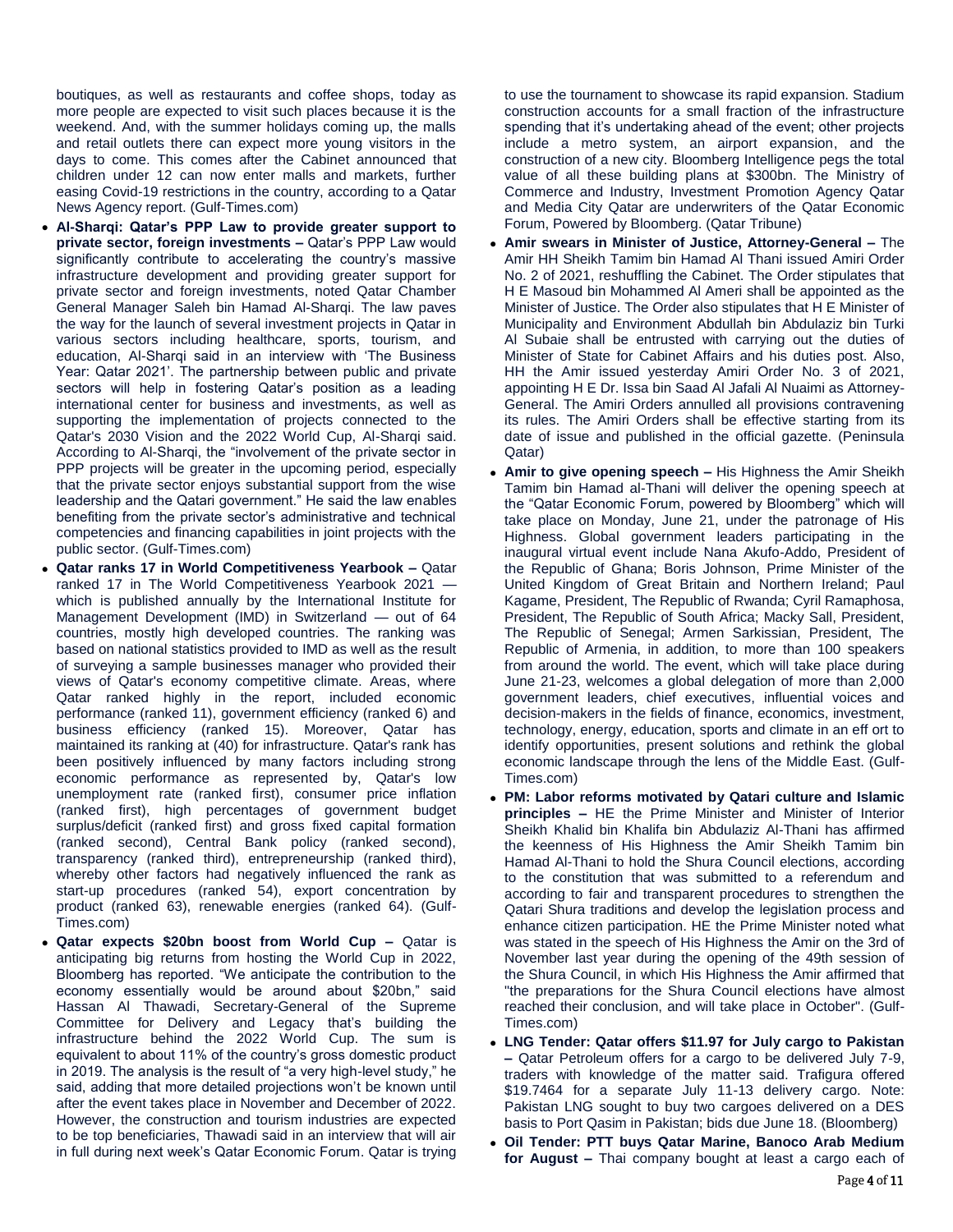Qatar Marine and Banoco Arab Medium crude for August loading on behalf of IRPC, said traders who asked not to be identified. Cargo size 500k barrels. (Bloomberg)

- **Oil Tender: Fuji oil seeks Qatar land, Murban for August loading –** Fuji Oil sought to buy Qatar Land and Murban crude for August 1-31 loading, said traders who asked not to be identified. Company is seeking 500k barrels of Qatar Land, alongside 500k-1m barrels of Murban. Shipments to be discharged in Chiba, Japan. Offers due 3pm Singapore time on June 17. (Bloomberg)
- **HSBC's expat account offers unique features on single, secure platform –** HSBC's expat account offers international customers with multiple accounts in different countries the unique option to access their accounts on one single and secure platform. "We have seen an increase in requests from our Premier and Advance customers to open accounts in our offshore centers over the past year," said Omar Al-Ansari, Head of Wealth and Personal Banking in Qatar. "Our unique internet banking platform offers customers access to all their accounts on one single and very secure platform," Omar added. The Global View and Global Transfers feature allows Premier and Advance customers to instantly transfer money from one account to the other in over twenty-five different currencies and to twenty-five countries and regions. "The account options offer internationally mobile customers easy access and full control of their finances from one location," said Omar. "We have seen the disruption in people's ability to travel over the past year and the fact that they could access their money from the comfort of one location gave many customers control over the funds and ease of mind in the safety of their wealth." (Peninsula Qatar)
- **2021 Arab Cup to show Qatar's capabilities to host major tournaments –** "Lusail Stadium is the main stadium that will witness the final match of the World Cup on December 18, 2022, and it is 90 percent ready," the PM said. The PM stressed that the 2021 Arab Cup next December will showcase Qatar's capabilities in hosting major tournaments a year before the start of the 2022 FIFA World Cup Qatar. It will also reflect the efficiency and readiness of the infrastructure and World Cup facilities. "The infrastructure for the World Cup is ready in all respects and at the highest levels, including a transportation network and various services, including accommodation and health care. In general, things are going well and according to the plan," the PM noted. (Qatar Tribune)
- **Dr Al-Khal: Covid-19 third wave not expected in Qatar –** A third wave of Covid-19 is not expected in Qatar as the vaccines used in the country provide high levels of protection and are among the best in the world, stated Dr Abdullatif al-Khal, chair of the National Strategic Group on Covid-19 and head of the Infectious Diseases Division at Hamad Medical Corporation. (Gulf-times.com)

# **International**

 **US labor market healing despite unexpected rise in weekly jobless claims –** The number of Americans filing new claims for unemployment benefits increased last week for the first time in 1-1/2 months, but layoffs are easing amid a reopening economy and a shortage of people willing to work. While other data on Thursday showed factory activity in the mid-Atlantic region continuing to grow at a steady pace in June, a measure of future production surged to its highest level in nearly 30 years. Factories in the region that covers eastern Pennsylvania, southern New Jersey and Delaware also reported stepping up hiring, which bodes well for job growth this month. The scarcity of labor is a hurdle to faster employment growth. The Federal Reserve on Wednesday held its benchmark short-term interest rate near zero and said it would continue to inject money into

the economy through monthly bond purchases. The US central bank brought forward its projections for the first post-pandemic interest rate hikes into 2023 from 2024. Initial claims for state unemployment benefits rose 37,000 to a seasonally adjusted 412,000 for the week ended June 12, the Labor Department said. That was the first increase since late April. Economists polled by Reuters had forecast 359,000 applications for the latest week (Reuters)

- **Fed is about to shift gears, but this time it may be different –** Federal Reserve officials, increasingly confident the US economy is recovering fast from the pandemic-induced recession, have begun telegraphing an exit from the central bank's extraordinarily easy monetary policy that so far is smoother and signaled to be speedier than when the reins were tightened after the last crisis. Though policymakers have yet to agree on a plan, most expect that by the end of 2023 they will have raised the Fed's benchmark short-term interest rate at least twice from the current near-zero level, forecasts published by the central bank on Wednesday show. Eight of the 18 policymakers see at least three rate hikes by then. And though the Fed made no forecasts about its \$120bn monthly bondbuying program - which, along with rock-bottom interest rates, is keeping borrowing costs low and supporting economic growth policymakers have said they will phase out the program before they begin raising rates. Following the 2007-2009 financial crisis and recession, it was a full two years from the formal announcement in December 2013 of the bond-buying taper to the first interest rate increase. The taper wrapped up in 10 months and left a still-wobbly economy more than a year to prepare for higher borrowing costs. It was another full year between the first and second rate hikes. This time, the Fed is most likely to launch the taper in January, according to a Reuters poll. Getting two rate hikes in by the end of 2023, as the forecasts showed on Tuesday, would substantially shorten the runway for the handoff from the taper to a rates liftoff, and the rate increases also are projected to come more quickly. (Reuters)
- **Fed's Kashkari opposed to rate hikes at least through 2023 –** Minneapolis Federal Reserve President Neel Kashkari said on Friday he wants to keep the US central bank's benchmark shortterm interest rate near zero at least through the end of 2023 to allow the labor market to return to its pre-pandemic strength. "The vast majority of Americans want to work, and I am not ready to write them off – and I want to give them the chance to work," Kashkari told Reuters in his first public comments since the end of the Fed's policy meeting earlier this week. "As long as inflation expectations remain anchored ... let's be patient and let's really achieve maximum employment." Kashkari's remarks show he's in a decided minority in an increasingly hawkish Fed, which on Wednesday wrapped up a two-day meeting with an unexpected result: with inflation on the rise, most Fed policymakers now see a case for starting interest rate hikes sooner. Just three months earlier the clear majority of policymakers favored no change to the current level of borrowing costs; on Wednesday, the central bank's quarterly summary of economic projections (SEP) showed 11 of 18 Fed policymakers penciling in at least two quarter-percentage-point rate increases by the end of 2023. "I still have no hikes in the SEP forecast horizon because I think it's going to take time for us really to really achieve maximum employment, and I do believe that these higher inflation readings are going to be transitory," Kashkari said in an interview with Reuters. In the interview, Kashkari said he believes higher prices are being driven by a reopening economy and will subside as supply constraints recede. With employment still short of its prepandemic level by at least 7mn jobs, he said, "the labor market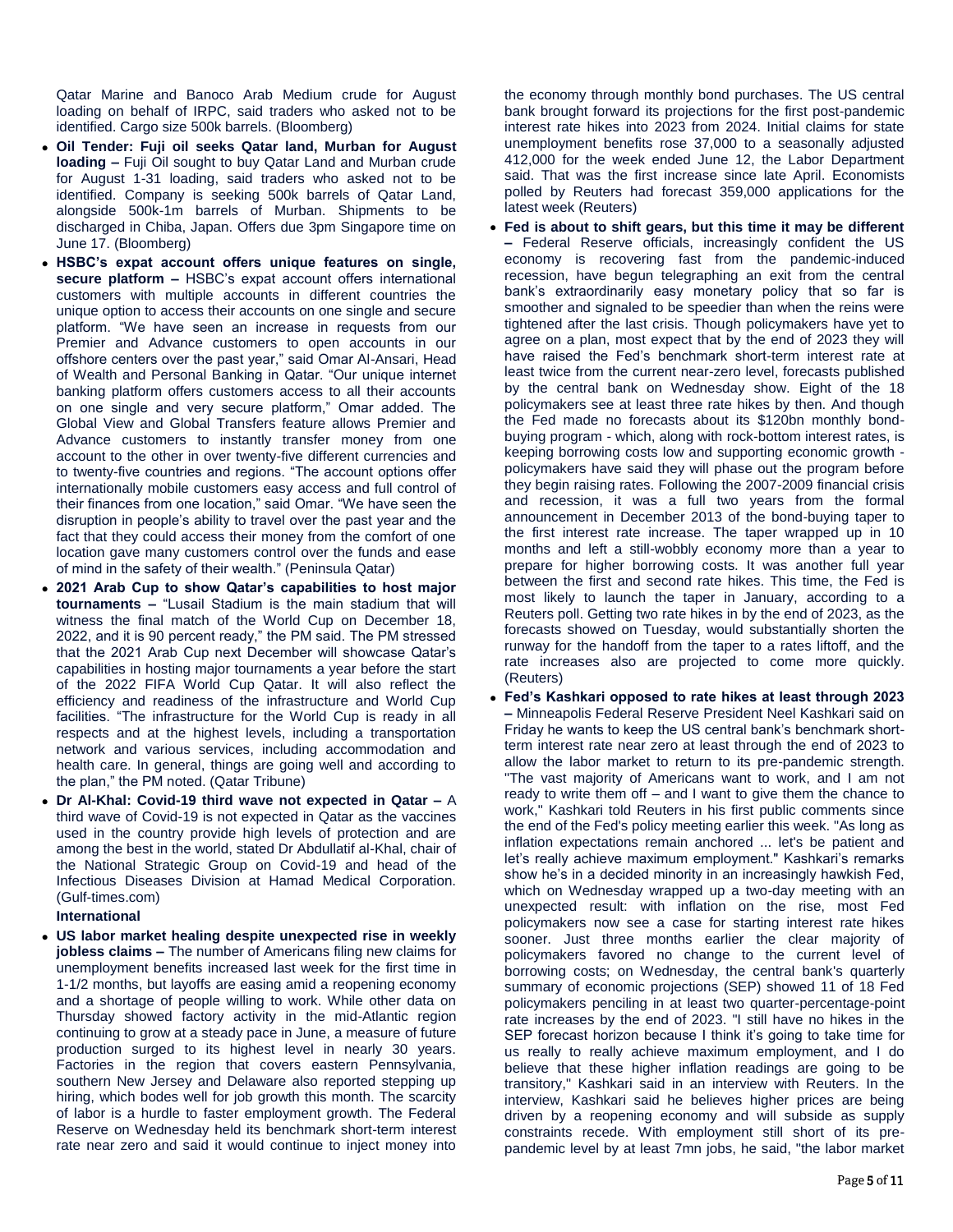is still in a deep hole," adding that he believes full employment means a return to at least pre-pandemic labor market strength, if not beyond. (Reuters)

- **Fed reverse repo volume soars to another record after rate adjustment –** The Federal Reserve's reverse repurchase window attracted a record \$755.8bn in cash on Thursday, as financial institutions continued to flood the facility with liquidity in exchange for Treasury collateral. The surge in cash came despite the Fed on Wednesday, at the end of its two-day policy meeting, making a technical adjustment to the interest rates it manages, aimed at keeping its key overnight benchmark interest rate from falling too low. The Fed raised the interest rate it pays banks on reserves (IOER) held at the US central bank to 0.15% and also lifted the rate it pays on overnight reverse repurchase agreements to 0.05%, a tool used to set a floor on short-term interest rates. Analysts said the increase in IOER should pull the daily fed funds rate five basis points higher and, in turn, put upward pressure on the repo, general collateral rate. The effective fed funds rate, the rate banks charge each other for overnight loans to meet reserves required by the US central bank, was still at 0.06% which might move on Friday since the IOER and reverse repo rates are effective on Thursday. But the repo GC rate rose to 0.06% on Thursday, from 0.01% the previous session. The GC repo rate corresponds to that rate of a basket of securities that are trading normally or have nothing special going on. GC securities can therefore be substituted for one another without really changing the repo rate. The IOER increase should be an incentive for financial institutions to put their money in the repo market instead of the Fed's reverse repo window. Scott Skyrm, executive vice president in fixed income and repo at Curvature Securities said the increase in the reverse repo rate would have little impact on volume, however. "When market repo rates were at 0% and the reverse repo rate was at zero, more than \$500bn went into RRP," said Skyrm. "If both market repo rates and the RRP rate are 5 basis points higher, there's no reason to pull cash out of the RRP." (Reuters)
- **US home buying and refinancing boom boosted mortgage lending in 2020 –** Mortgage lending surged last year after the pandemic fueled a housing boom driven by low interest rates and the shift to work from home, according to information released Thursday by the Federal Reserve. The annual release of data under the Home Mortgage Disclosure Act also showed the share of home purchase loans given to Black borrowers rose last year and the share made to Hispanic and Asian borrowers declined slightly. Mortgage originations increased by about 5.3mn in 2020 from 2019, a rise of 67.1%. Mortgage refinancing for properties that house one to four families soared by 150% while home purchase loans increased by 6.7%. Black borrowers received 7.3% of home purchase loans in 2020, up from 7.0% in 2019. The share of loans made to Hispanic-White borrowers decreased slightly to 9.1% from 9.2%, and those made to Asian borrowers decreased to 5.5% from 5.7%. The share of home purchase loans made to low- or moderateincome borrowers increased to 30.4% from 28.6%. The report is based on data provided by 4,475 banks, credit unions and other mortgage lenders. The US housing market outperformed last year even as the broader economy was devastated by the coronavirus pandemic, which led to widespread business shutdowns and left millions of Americans unemployed. Demand for vacation homes was especially strong, driven largely by people who shifted to working remotely and virtual schooling. However, rising home prices and a limited supply of homes on the market are restraining growth and causing some forecasters to lower their projections for future home sales. (Reuters)
- **US leading indicator points to further economic recovery in May –** A gauge of future US economic activity increased for the

third consecutive month in May, suggesting the economy continued to recover from the recession caused by the novel coronavirus outbreak. The Conference Board on Thursday said its index of leading economic indicators (LEI) rose 1.3% last month to 114.5, topping its previous peak reached in January 2020. That was in line with economists' expectations, according to a Reuters poll. "Strengths among the leading indicators were widespread, with initial claims for unemployment insurance making the largest positive contribution to the index; housing permits made this month's only negative contribution," said Ataman Ozyildirim, senior director of economic research at The Conference Board in Washington. The LEI's coincident index, a measure of current economic conditions, rose for the third consecutive month by 0.4% in May after increasing 0.3% in April. (Reuters)

- **Weidmann: ECB should not extend stimulus flexibility to older tools –** The European Central Bank can hopefully reduce emergency stimulus soon and should not transfer the extraordinary flexibility of its crisis-fighting measures to its more standard tools, German central bank chief Jens Weidmann told German newspaper Handelsblatt. The ECB last week decided to maintain an elevated pace of bond buys over the coming quarter, despite a stronger-than-expected rebound in growth, fearing that higher borrowing costs could choke off the recovery. But some policymakers are already making the case for a discussion in September on how and when to phase out the 1.85tn euro (\$2.2tn) Pandemic Emergency Purchase Program as the bloc is quickly recovering. "With further progress in coping with the pandemic, hopefully the crisis-related special measures will soon be reduced," Weidmann told Handelsblatt. He said that by next year there should be no unusual capacity underutilization and such a situation could no longer be classified a crisis, meaning the justification for the emergency measures would be gone. "When the emergency for which the PEPP was created is over, it must be ended," Weidmann, one of the most conservative members of the 25-member Governing Council, was quoted as saying. Some policymakers argued that even if PEPP is ended next March as currently scheduled, the ECB could transfer some of its exceptional flexibility to a standing Asset Purchase Program, so it could still provide the necessary accommodation. Weidmann rejected that suggestion, arguing that the APP has a different purpose and must be kept separate. "When this exceptional situation is over, such a high degree of flexibility is no longer appropriate," he said. (Reuters)
- **ACEA: European new car sales rise 74% YoY in May –** European car registrations surged in May, rising for the third month in row, industry data showed on Thursday, as sales continued to recover from the low level reported last year when sales dropped across Europe due to coronavirus restrictions. New passenger car registrations rose by 73.7% YoY to 1,083,795 vehicles in the European Union, Britain and the countries of the European Free Trade Association (EFTA), figures from the European Automobile Manufacturers' Association (ACEA) showed. (Reuters)
- **UK retail sales dip as consumers, freed from lockdown, dine out –** British retail sales fell unexpectedly last month as a lifting of lockdown restrictions encouraged spending in restaurants rather than shops, according to official data. Retail sales fell 1.4% between April and May, the Office for National Statistics said. A Reuters poll of economists had pointed to an 1.6% month-on-month increase in retail sales volumes for May. Only three of 19 forecasts showed a fall. Food stores suffered the biggest hit, with a 5.7% drop in sales. Separately on Friday supermarket chain Tesco, Britain's biggest retailer, reported a sharp slowdown in underlying UK sales growth in its first quarter. read more "Anecdotal evidence suggests the easing of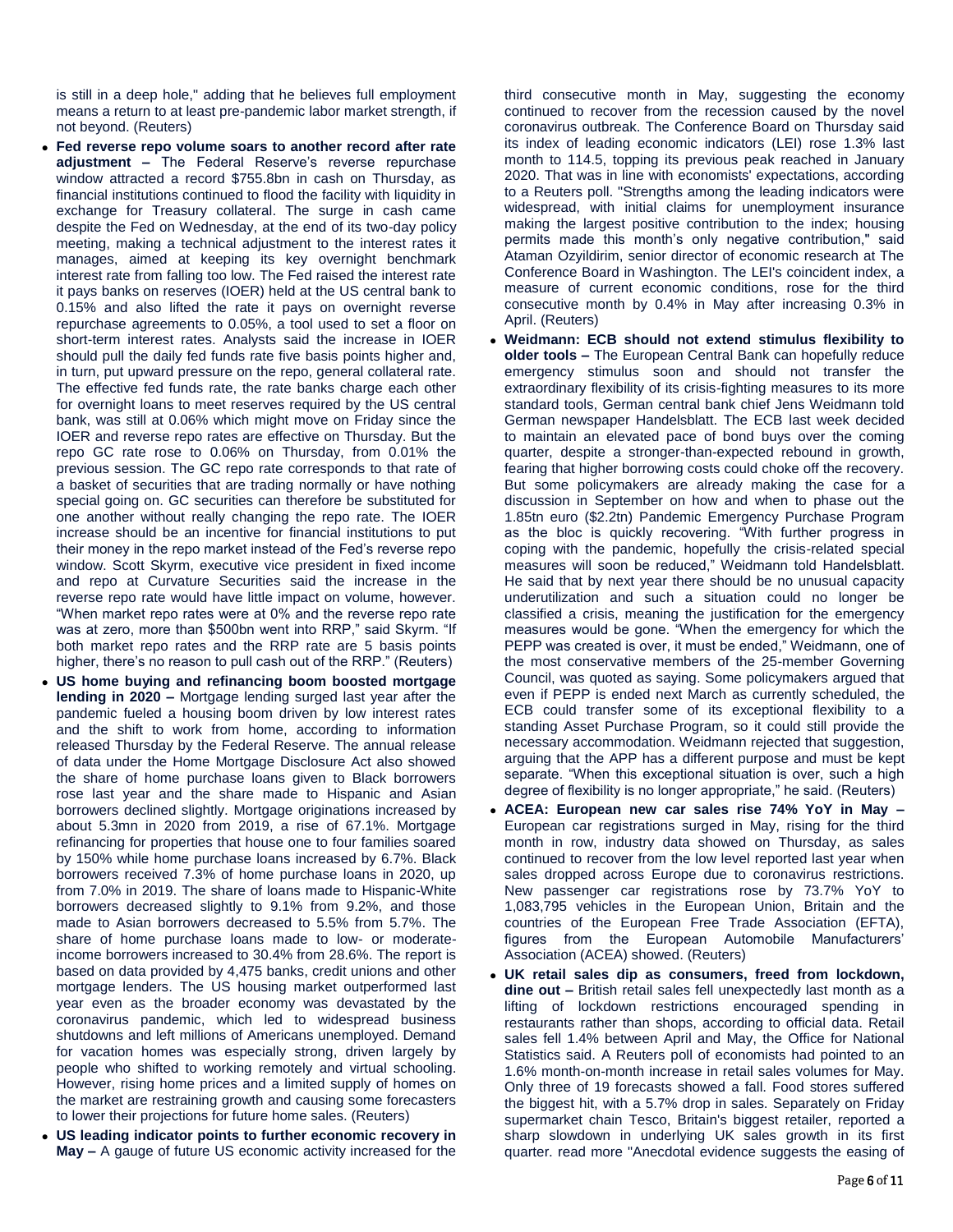hospitality restrictions had an impact on sales as people returned to eating and drinking at locations such as restaurants and bars," the ONS said. Most economists said the weak retail sales data was not necessarily suggestive of weaker consumer spending as the economy recovers from the COVID-19 pandemic, since hospitality businesses have reported booming trade. But Samuel Tombs, at consultancy Pantheon Macroeconomics, said more recent payment card data suggested that the surge in consumer spending could be losing steam. "Households' real disposable income looks set to fall in Q4, as the end of the furlough scheme reduces employment and inflation rises to match wage growth," he said. The rapid advance of the "delta" variant of COVID-19, despite Britain's swift roll-out of vaccines, could also crimp household spending in the weeks ahead. An end to lockdown in England that had been scheduled for Monday has been delayed for four weeks. In annual terms, retail sales were 24.6% higher than May last year, short of the median expectation for a 29.0% increase. Household good stores bucked the wider decline with month-onmonth growth of 9.0%, which the ONS linked to spending on outdoor goods. Earlier this week, motoring and outdoor goods store Halfords said it had been doing a roaring trade in bicycles. (Reuters)

- **Fitch raises UK outlook on economic resilience to pandemic shock –** Rating agency Fitch raised Britain's outlook to 'stable' from 'negative' on Friday, saying macroeconomic, labor market and fiscal outturns since the start of 2021 showed the economy was more resilient to the impact of the pandemic shock. "The roll-out of the UK's coronavirus vaccination program has been rapid...which could dampen the impact of infection cases on healthcare capacity and support economic resilience to ongoing developments in the pandemic," Fitch said. Last year, the economy shrank by 9.8%, its sharpest slump in more than 300 years and the biggest fall in output of any large advanced economy. But as lockdown eased, the economic recovery picked up pace in April, with the fastest monthly growth since July leaving output a record 27.6% higher than a year earlier, when the virus was rampant. The agency affirmed its sovereign credit rating at 'AA-'. (Reuters)
- **German government bond yield falls, Fed in the background –** German bond yields edged lower on Friday, tracking moves in US borrowing costs, and analysts expect the adverse reaction of euro zone bond prices to a hawkish policy meeting of the Federal Reserve this week to prove short-lived. The US curve flattened after an initial spike in yields on Thursday, as some investors appeared to have been caught flat-footed by the Fed comments. Investors who had been betting on yield curve steepening after the Fed statements scrambled to cover those trades. The US 10-year government bond yield was down 1.5 basis points at 1.5% in early London trade. "The eurozone government market will be in a wait-andsee mode today, with an eye on US Treasury yields," said Andrea Ponti, co-head of fixed income portfolio management at Kairos Partners. "But after yesterday's bond selloff, the focus is shifting to the ECB's ultra-dovish stance, with investors not forecasting any bond-buying tapering discussion before the fall," he added. Germany's 10-year government bond yield fell 1 basis point to 0.2%. According to Unicredit analysts, "after a turbulent week, we expect the next several days to see a modest increase in US real rates, to which EGB yields should remain rather immune." Periphery bond prices continued to underperform core bonds as they have benefited most from the ultra-accommodative monetary policy to avoid the pandemic's adverse economic impact. Italy's 10-year government bond yield rose 0.5 basis point to 0.835%. "Markets still seem to be getting to terms with the new Fed reality. Curve dynamics, in particular,

stand out with 10-30y US Treasuries switching from aggressive bear-flattening after the FOMC to bull-flattening during yesterday's recovery," Commerzbank told clients. Besides, the "capitulation of 10y TIPS break-evens to the lowest level since end-March amid steady real yields is leaving inflation expectations as Powell's major victim," they said, adding that they seem "misguided in the current situation." According to Deutsche Bank economist George Saravelos, this notable drop in inflation expectations "is telling us that the market is taking an extremely pessimistic view on real neutral rates". (Reuters)

- **German gas imports fall 2.8% in Jan-April, but bill rises 15.7% –** Germany imported 2.8% less natural gas in the first four months of 2021, but its bill rose by 15.7% over a year earlier, data from German trade statistics office BAFA showed. Traders of gas, power and carbon monitor gas imports because the supply and demand balance can change prices and traded volumes in all three markets. Gas statistics correlate with coal, which competes with gas in the production of electricity, while also giving clues about demand for mandatory European carbon emissions permits. BAFA's monthly figures showed Germany's January-April imports were 1,881,423 Terajoules (TJ), or 49.7bn cubic meters , compared with 1,935,661 TJ a year earlier. Importers' bills stood at 8.1bn euros (\$9.65bn), versus 7.0bn in the same period in 2020. The average price paid per TJ on the border in the period was up 20% YoY at 4,314.02 euros, BAFA said. In April alone, it was 4,481.72 euros, equivalent to 1.61 cents per kilowatt hour (kWh), and up 57.8% YoY. Germany, Europe's biggest economy, mainly imports gas from Russia, Norway, the Netherlands, Britain and Denmark via pipelines. German gas stocks were at 37.3% of available storage capacity early this week, European gas infrastructure group GIE's website showed, compared with 86.4% a year ago. (Reuters)
- **Italy's Draghi: Protracted economic uncertainty makes compelling case for monetary and fiscal expansion –** Italian Prime Minister Mario Draghi on Friday said the protracted economic uncertainty due to the COVID-19 pandemic means that the case for monetary and fiscal expansion remains compelling. Draghi, a former European Central Bank chief who leads a national unity administration in Italy, told an economic forum in Barcelona that the aim should be to bring economic activity back to "at least" the trajectory it had before the pandemic. "With higher levels of activity than before, we can compensate for the rise in debt that took place during the health crisis," he said, adding investors need to be reassured that fiscal prudence will return "as soon as the recovery is self-sustained." (Reuters)
- **Japan May core CPI rises 0.1% YoY –** Japan's core consumer prices rose 0.1% in May from a year earlier, government data showed on Friday. The core consumer price index, which includes oil products but excludes fresh food prices, compared with economists' median estimate for a 0.1% annual gain. Stripping away the effect of fresh food and energy, consumer prices fell 0.2% in May from a year ago. (Reuters)
- **BOJ to launch new scheme for fighting climate change, keeps policy steady –** The Bank of Japan surprised markets on Friday by unveiling a plan to boost funding for fighting climate change, joining a growing number of central banks stepping up efforts to address its economic and financial fallout. The central bank also maintained its massive stimulus to support the economy and extended a September deadline for its pandemicrelief program, suggesting that Japan will lag well behind the US in ending crisis-mode policies. "In Japan, inflation had not reached 2% even before the pandemic. As such, we must continue with our ultra-loose monetary policy even after the pandemic subsides, in order to achieve our 2% inflation target," BOJ Governor Haruhiko Kuroda told a briefing after the policy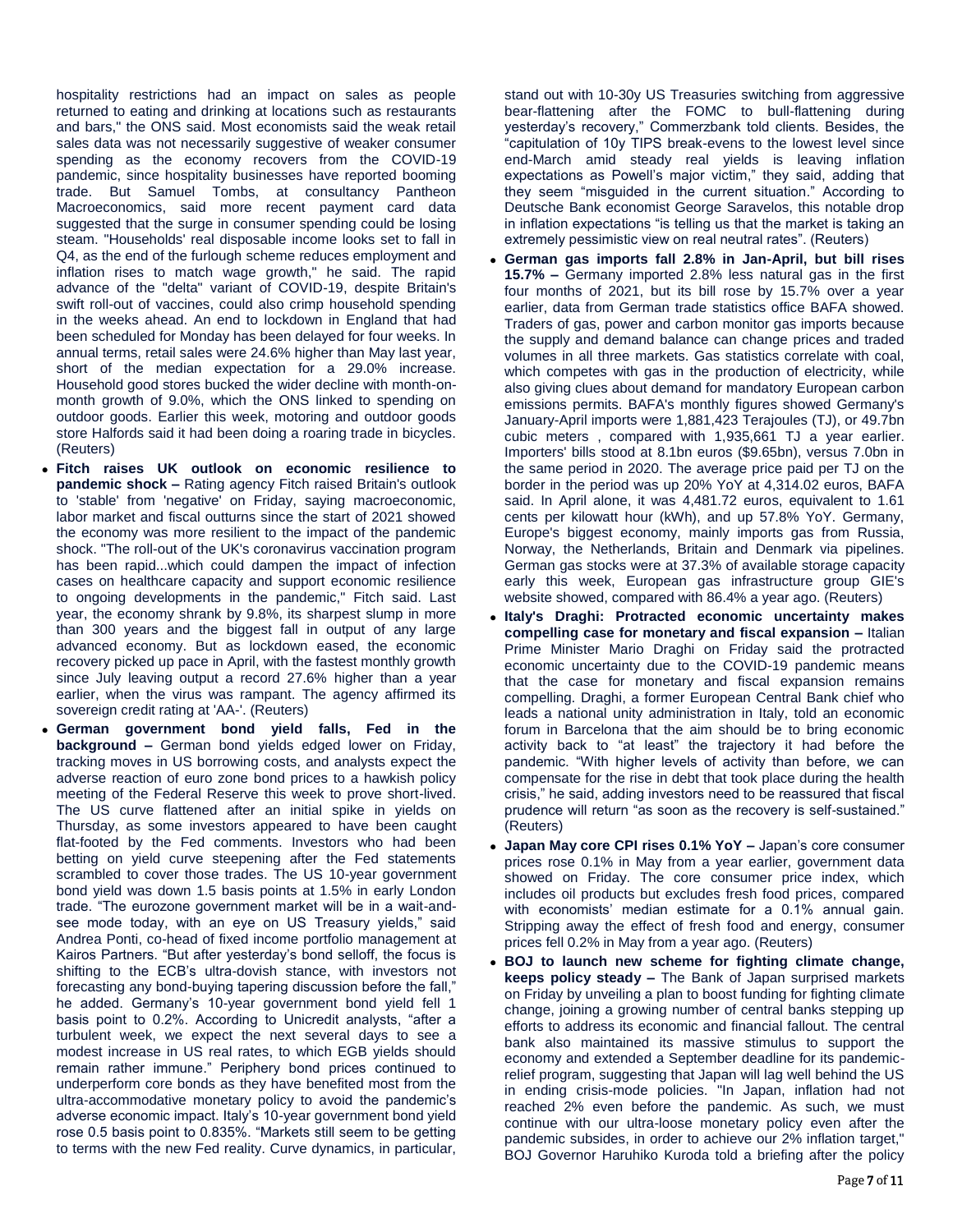decision. The BOJ said it will launch the climate change scheme by the end of this year, and will release a preliminary outline of its plan at its next policy-setting meeting in July. Under the scheme, the BOJ will provide funds to financial institutions that increase loans and investment for activities aimed at combating climate change. While details have yet to be announced, the BOJ said it will be modeled after a similar program that offers cheap loans to financial institutions that boost lending in areas considered to be growth industries. read more "The BOJ probably wanted to move in tandem with the government, which recently flagged steps to promote green in its policy blueprint," said Naomi Muguruma, senior market economist at Mitsubishi UFJ Morgan Stanley Securities. "It is also jumping on the bandwagon of the rising tide among central banks towards linking monetary policy to climate change," she said. While the BOJ does not rule out buying green bonds in the future, the new scheme is better suited to address climate change in Japan where most companies rely on bank loans rather than raise funds from the market, Kuroda said. "Climate change issues could exert an extremely large impact on economic activity, prices and financial conditions from a medium- to long-term perspective," Kuroda said. "By creating this scheme, we can respond flexibly to changes in the external environment regarding climate change," he said. Japan is among the world's most disaster-prone countries with a history of big earthquakes and typhoons. It has been hugely affected by climate change, with heavy rain and floods causing many casualties almost annually. But many Japanese companies have dragged their feet on climate issues compared to their European counterparts, partly due to the country's heavy reliance on thermal and coal power energy. On Friday, Sumitomo Corp's shareholders defeated a resolution requiring the trading house to align its business with international targets on climate change. (Reuters)

- **China's May diesel exports hit 2021 low –** China's diesel exports plunged 38% in May from a month before to their lowest level this year, as reduced fuel output during the refinery maintenance season forced refiners to prioritize domestic consumers. China shipped out 1.68mn tons of diesel last month, data from the General Administration of Customs showed on Friday. That compares with 2.72mn tons in April, but was still higher than 1.45mn tons in May last year. May gasoline exports were at 1.55mn tons, edging up 5% from April and more than double the low base in May 2020 when the COVID-19 pandemic curbed travel demand overseas. Jet kerosene exports were up 1.8% YoY at 570,000 tons. Chinese refiners have been carrying out overhauls since late March, affecting more than 1mn barrels per day of crude processing capacity in April and May. Even when refiners resume full operations in June, analysts do not expect fuel exports to pick up as a crackdown by Beijing on cheap diesel and gasoline blending is set to reduce an oversupply in the domestic market. The central government has also launched an investigation into illicit trading of crude oil quotas by state-backed and independent refineries, which is expected to curb output of refined products at some small refining plants. Shandong-based energy consultant JLC estimates China's fuel product exports will fall further in June, with gasoline dropping to 980,000 tons and diesel to 1.55mn tons. Friday's customs data also showed China's liquefied natural gas (LNG) imports were 7.03mn tons in May, a record level for the month, buoyed by high demand from the industrial and power sectors. (Reuters)
- **China set to keep lending benchmark LPR unchanged –** China's benchmark lending rate is set to remain unchanged at its June fixing on Monday, but there are growing expectations of an interest rate rise in China after the US Federal Reserve adopted a more hawkish tone, a Reuters survey showed.

Twenty-two traders and analysts, or 79% of all 28 participants, in a snap Reuters poll conducted this week predicted no change in either the one-year Loan Prime Rate (LPR) or the five-year tenor. Four respondents expected an increase of 5 basis points to both tenors this month, while another two predicted a 5 basis points rate cut to the one-year LPR. The one-year LPR was last at 3.85%, and the five-year rate stood at 4.65%. Strong expectations for a steady LPR came as the People's Bank of China (PBOC) kept borrowing cost on one-year medium-term lending facility (MLF) loans unchanged this week. The MLF, one of the PBOC's main tools in managing longer-term liquidity in the banking system, serves as a guide for the LPR. Some analysts said the PBOC's monetary policy stance was unlikely to be affected by a hawkish change at its US counterpart as the Fed brought forward its projections for the first post-pandemic interest rate hikes into 2023. "We believe the PBOC's policy will decouple from the FOMC," analysts at ANZ said in a note. "May's economic data signals downside risks to China's economic activity in the near term. Therefore, the relatively hawkish stance of the US Federal Reserve is unlikely to have a bearing on China's monetary policy." A slew of major activity indicators in May missed market expectations, with some analysts saying peak economic recovery from pandemic shocks might have passed. Growth in China's factory output slowed for a third straight month in May, likely weighed down by disruptions caused by COVID-19 outbreaks in the southern export powerhouse of Guangdong. "The recovery momentum is moderating, and there is still unevenness across sectors ... this likely points to Beijing staying on hold with 'no sharp turns' in its policy stance," said Chen Jingyang, economist for Greater China, expecting one-year LPR to stay on hold this year but with more targeted supportive measures for the hard hit SMEs. The LPR is a lending reference rate set monthly by 18 banks. (Reuters)

# **Regional**

- **OPEC told to expect limited US oil output growth, for now –** OPEC officials heard from industry experts that US oil output growth will likely remain limited in 2021 despite rising prices, OPEC sources said, giving it more power to manage the market in the short term before a potentially strong rise in shale output in 2022. Officials from OPEC's Economic Commission Board (ECB) and external presenters attended a meeting on Tuesday focused on US output, the sources said. OPEC heard from more forecasters on the outlook for 2021 and 2022 at a separate meeting on Thursday. While there was general agreement on limited US supply growth this year, an industry source said for 2022 forecasts ranged from growth of 500,000 bpd to 1.3mn bpd. "The general sentiment regarding shale was it will come back as prices go up but not super-fast," said a source at one of the companies that provided forecasts to OPEC. (Reuters)
- **EIG-led consortium closes \$12.4bn Aramco pipelines deal –** US-based EIG Global Energy Partners said on Friday a consortium it led has closed a deal to buy 49% of Saudi oil producer Aramco's pipelines business for \$12.4bn. EIG said the co-investment process for the deal attracted a global group of investors from China, Saudi Arabia, Korea, the UAE and the US. It included Abu Dhabi's Mubadala Investment Company, Silk Road Fund, Hassana and Samsung Asset Management, the company said. (Reuters)
- **Fitch affirms APICORP at 'AA'; with a Stable outlook –** Fitch Ratings has affirmed Arab Petroleum Investments Corporation's (APICORP) Long-Term Issuer Default Rating (IDR) at 'AA' with a Stable Outlook and Short-Term IDR at 'F1+'. Fitch has also affirmed the long-term ratings on APICORP's Global Medium-Term Note Program and debt issues at 'AA'. APICORP's 'AA' Long-Term IDR is driven by its Standalone Credit Profile (SCP)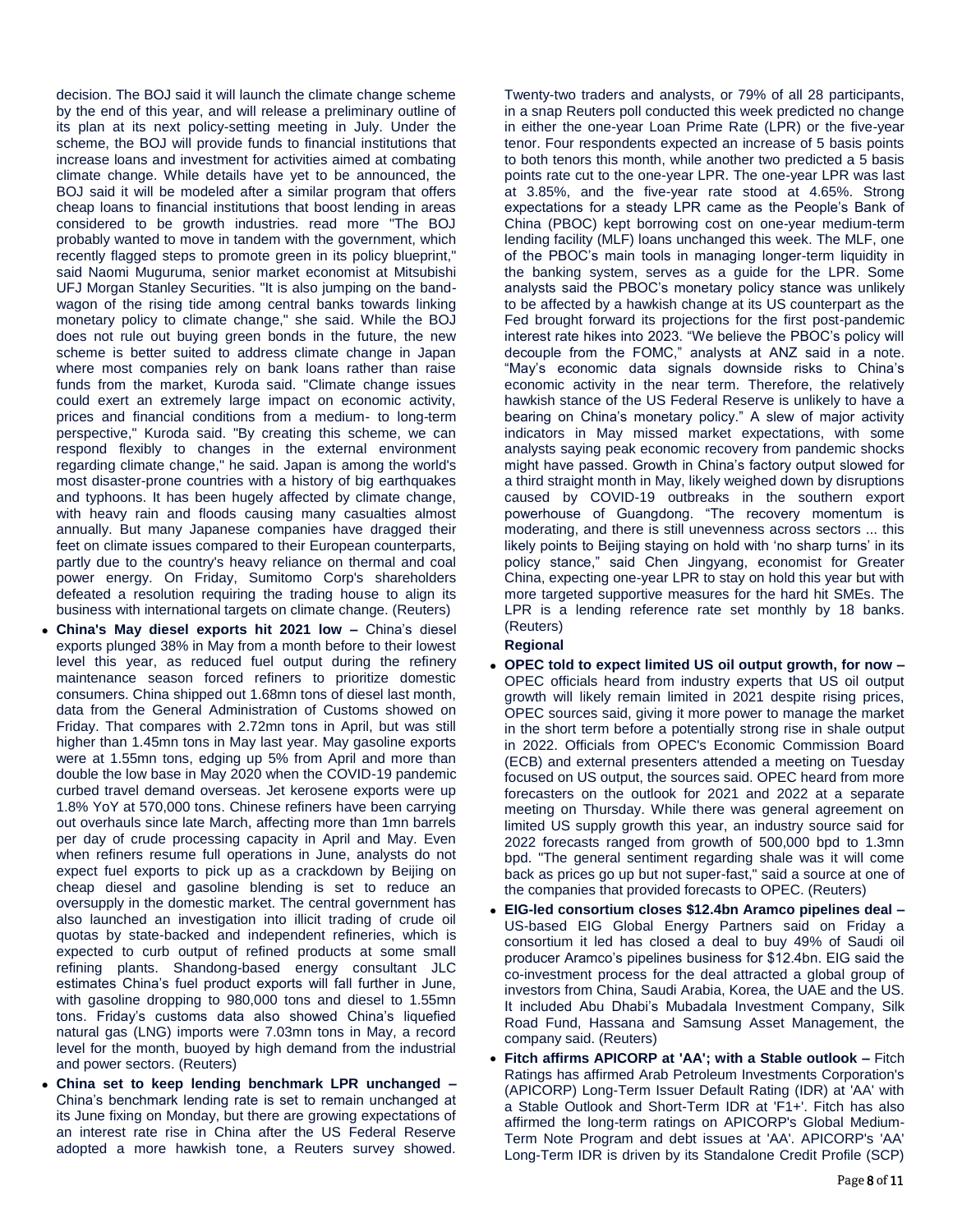assessed at 'aa', based on solvency and liquidity assessments of 'aa' and a 'medium risk' business environment. The Stable Outlook reflects Fitch's view that APICORP's credit profile will remain resilient to pressure from the Covid-19 pandemic and will continue to be supported by excellent capitalization and liquidity metrics. In 2020, APICORP reported strong financial results, despite the pandemic and oil price volatility affecting its investments and borrowers. Its 2020 reported net income of \$115mn was broadly in line with previous years, despite lower dividend income from equity investments. Strong results from treasury operations and limited impairment charges contributed positively to the bottom line. The 'aa' solvency assessment is driven by APICORP's 'excellent' capitalization and 'low' risk profile. The ratio of equity-to-adjusted assets and-guarantees slightly fell to 30.7% at end-2020 from 31.7% as of end-2019 but remains above our threshold for an 'excellent' assessment (above 25%). The decline was primarily driven by growth in loans (5.9% increase YoY), which outpaced growth in the bank's equity (3.9% increase YoY). Fitch's assessment of capitalization is also supported by APICORP's usable capital to risk-weighted assets (FRA) ratio, which exceeds the 35% 'excellent' threshold (51.6% at end-2020). Fitch expects both capitalization metrics to remain well above the 'excellent' thresholds, despite lower expected profitability and potential declines in borrowers' creditworthiness. APICORP's 'low' risk profile is primarily driven by the high credit quality of its borrowers and its lengthy record of operating with strong asset quality metrics. This mitigates the 'high' equity risk and inherent market and concentration risks from its sectoral and geographic focus. Fitch assesses APICORP's exposure to credit risk as 'low' due to the high credit quality of its borrowers and 'very low' non-performing loan (NPL) ratio. The NPL ratio ticked up to 0.6% at end-2020 from 0.4% at end-2019 as a new NPL materialized in 2020. We expect continued strong performance of the loan book over the medium-term, resulting in an NPL ratio close to or below 1%. Fitch estimates the weighted average rating of APICORP's credit exposures to be in the 'BBB' category. This is derived by applying APICORP's internal ratings to outstanding exposures. Downward rating pressure is evidenced by the large share of exposures in countries with sovereign ratings with Negative Outlooks, including Saudi Arabia (A/Negative; 39% of total banking exposure). Fitch expects slight deterioration in the average credit quality of APICORP's borrowers but that it will remain at the 'BBB' level. (Bloomberg)

- **Saudi Arabia's April crude exports slip to 10-month low –** Saudi Arabia's April crude oil exports fell to their lowest level since June 2020, official data showed on Thursday. Crude exports from the world's top exporter slipped to 5.408mn bpd from 5.427mn bpd in March, while crude output edged lower to 8.134 million bpd in April from 8.138mn bpd the previous month, data showed. Monthly export figures are provided by Riyadh and other members of the OPEC to the Joint Organizations Data Initiative (JODI), which publishes them on its website. OPEC and its allies agreed to extend most oil output cuts into April but Saudi Arabia said it would extend its voluntary oil output cut of 1mn bpd, and would decide in following months when to gradually phase it out. Goldman Sachs said in a research note this week it expected the kingdom's oil production to rise by about 500,000 bpd to 10mn bpd by the end of 2021. Saudi's domestic refinery crude throughput fell to 2.295mn bpd, while crude stocks rose to 134.085mn barrels in April. (Reuters)
- **Fitch revises outlook on SABB to Stable, affirms at 'BBB+'; assigns 'AA(sau)' national rating –** Fitch Ratings has revised the Outlook on The Saudi British Bank's (SABB) Long-Term Issuer Default Rating (IDR) to Stable from Negative and affirmed the IDR at 'BBB+' and Viability Rating (VR) at 'bbb+'.

Fitch has also assigned SABB a National Long-Term Rating of 'AA(sau)' with a Stable Outlook. The revision of the Outlook reflects our view that pressures on the operating environment from the pandemic and lower oil prices have eased sufficiently, and that the bank's financial metrics have been resilient in the past quarters, despite these pressures. Fitch has also revised the outlook on SABB's asset quality and earnings and profitability to stable, as the bank's metrics have largely been resilient to the current downturn and we do not expect a material deterioration in the near term. SABB's 'BBB+' Long-Term Foreign- and Local-Currency IDRs are driven by the bank's 'bbb+' VR and underpinned by potential sovereign support, as reflected in the bank's Support Rating Floor (SRF) of 'BBB+'. (Bloomberg)

- **Fitch revises Saudi National Bank's outlook to Stable; affirms IDR at 'A-' –** Fitch Ratings has revised the Saudi National Bank's (SNB) Outlook to Stable from Negative, while affirming the bank's Long-Term Issuer Default Rating (IDR) at 'A-'. The. The agency has also assigned SNB a National Long-Term Rating of 'AA+(sau)' with a Stable Outlook. The revision of the Outlook reflects our view that pressures on the operating environment from the pandemic and lower oil prices have eased sufficiently, and that the financial metrics of the bank have been resilient in the past quarters, despite these pressures. Strong financing growth will continue to support the bank's metrics in 2021, in the agency's view. The 'A-' Long-Term Foreign- and Local-Currency IDRs of SNB are driven by its standalone credit profile as captured in its 'a-' Viability Rating (VR). Fitch has assigned Short-Term IDRs according to the mapping correspondence described in our bank rating criteria. A Long-Term IDR of 'A-' can correspond to a Short-Term IDR of either 'F2' or 'F1'. The 'F1' Short-Term IDR of SNB reflects our view that the bank's funding and liquidity profiles are a rating strength. SNB's VR is underpinned by a strong company profile supporting well-diversified and resilient earnings, strong funding and liquidity, as well as sound asset quality and capitalization. It also reflects that, pressures from the economic environment, due to the coronavirus crisis and lower oil prices, have eased and are now less likely to affect the bank's financial profile. (Bloomberg)
- **Fitch revises Al Rajhi Banking and Investment Corporation's outlook to Stable –** Fitch Ratings agency has revised Al Rajhi Banking and Investment Corporation's (ARB) Outlook to Stable from Negative, while affirming the bank's 'A-' Long-Term Issuer Default Ratings (IDR). The agency has also assigned ARB a National Long-Term Rating of 'AA+(sau)' with Stable outlook. The revision of the outlook on the IDR to Stable reflects our view that pressures on the operating environment from the pandemic and lower oil prices have eased sufficiently, and that the financial metrics of the bank have been resilient in the past quarters, despite these pressures. Strong financing growth will continue to support the bank's earnings in 2021, in the agency's view. The Long-Term IDRs of ARB are driven by its standalone strength as captured in its 'a-' Viability Rating (VR). Fitch has assigned Short-Term IDRs according to the mapping correspondence described in our bank rating criteria. A Long-Term IDR of 'A-' can correspond to a Short-Term IDR of either 'F2' or 'F1'. The 'F1' Short-Term IDR of ARB reflects our view that the bank's funding and liquidity profiles are a rating strengths. ARB's VR is underpinned by a strong domestic retail franchise, which results in a clear funding advantage over peers, robust profitability, superior asset quality, lower concentration risks and healthy capitalization. It also reflects our view that pressures from the economic environment, due to the coronavirus crisis and lower oil prices, have eased and are now less likely to affect the bank's financial profile. (Bloomberg)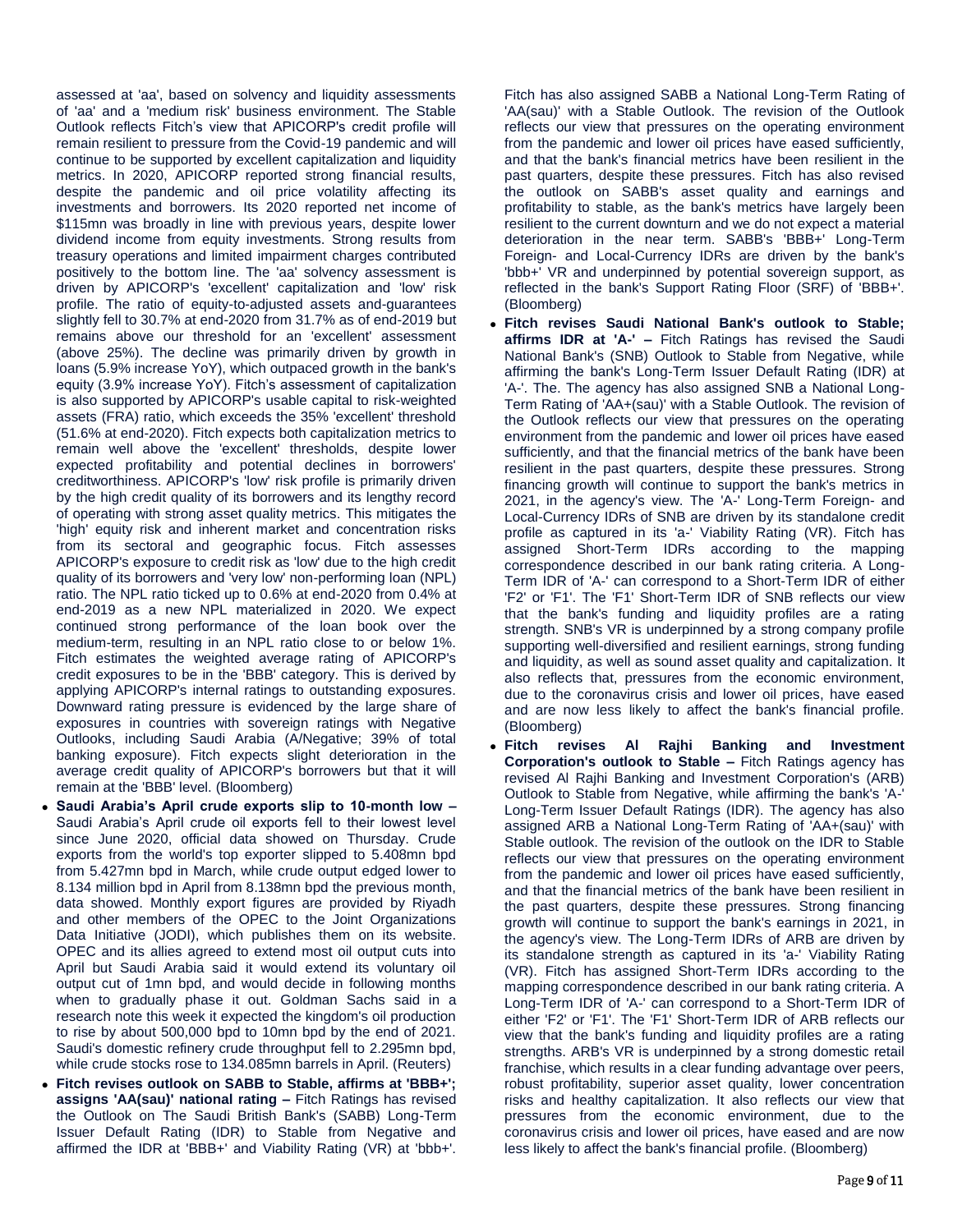- **Moody's affirms Etisalat's Aa3 rating; stable outlook –** Moody's has affirmed the Aa3 long-term issuer rating of Emirates Telecommunications Grp Co (Etisalat), as well as the a2 Baseline Credit Assessment (BCA), the Aa3 senior unsecured rating, and the (P)Aa3 senior unsecured Euro Medium-Term Note Program rating. The outlook on all the ratings remains stable. The affirmation of the rating reflects Etisalat's resilient performance in 2020 despite COVID, with group revenues declining by less than 1% while Moody's adjusted EBITDA slightly increased during the period. The decline of 5% and 4% in Etisalat's revenue and EBITDA respectively from its domestic market was more than offset by a very strong performance in its international operations. Moody's expects Etisalat's domestic business to recover over the course of the next couple of years with the company maintaining a leading and stable market position. The rating agency also expects Etisalat's international operations to continue to grow over the next couple of years, albeit at a lower level compared to 2020. The rating action also reflects Moody's expectation that Etisalat will successfully maintain its current strong, albeit declining, profitability levels (as measured by Moody's adjusted EBITDA margins) of around 50% when compared to peers. This is driven by (1) migration of subscribers from prepaid to postpaid plans, which have higher average revenue per user (ARPU); and (2) continued cost optimization initiatives, in line with previous years. Moody's expects a decline in EBITDA margins to 50.3% in 2021 and 49.4% in 2022 from 51.8% in 2020, as a result of the ongoing transformation in the Company's revenue mix, and as the Information and communications technology services' (ICT) contribution to revenue continues to increase; however those have lower margins compared to fixed and mobile services. Etisalat's ratings remain well positioned within its a2 BCA and Aa3 long-term issuer rating. Moody's expects credit metrics to remain commensurate with an a2 BCA, with Moody's adjusted debt/EBITDA stable at 1.2x in 2021 and 2022, while Moody's adjusted retained cash flow (RCF) to debt will decrease to hover around 20% in 2021 as a result of the one-off special dividend distribution of AED3.5 billion during the year, and will recover to 32% in 2022. In addition, Etisalat's BCA and issuer ratings continue to reflect the company's (1) leading position in the high margin and resilient UAE telecommunication services market, where it holds a market share of around 74% in terms of revenue; (2) being one of the top telecommunication service providers in Morocco, Egypt, Pakistan and in a large number of west African countries; and (3) strong liquidity despite high dividend payments, with significant cash balances against a well staggered debt maturity profile. Etisalat's a2 BCA also factors (1) geographic concentration in the UAE (59.1% of group EBITDA for the last twelve months (LTM) ending 31 March 2021 as reported); (2) exposure of international operations to foreign exchange volatility and currency convertibility risks; and (3) relatively limited regulatory track record in some of the international markets in which the company operates, thereby exposing Etisalat to elevated regulatory risks. Etisalat's Aa3 issuer rating reflects its standalone creditworthiness as expressed by the BCA of a2, combined with a 'high' level of dependence and a 'strong' level of support from the Government of UAE (Aa2 stable). Moody's support assumptions remain unchanged. (Bloomberg)
- **UAE Central Bank raises base rate by 5 basis points –** The Central Bank of the UAE (CBUAE) has decided to raise the Base Rate applicable to the Overnight Deposit Facility (ODF) by 5 basis points, effective from Thursday, June 17, 2021. This decision was taken following the US Federal Reserve Board's yesterday's announcement to increase the Interest on Excess Reserves (IOER) by 5 basis points. The new Base Rate set by

the CBUAE is 15 basis points. The CBUAE also has decided to maintain the rate applicable to borrowing short-term liquidity from the CBUAE through all standing credit facilities at 50 basis points above the Base Rate. (Zawya)

- **CBUAE expects GDP growth as country recovers from COVID restrictions –** The Central Bank of the UAE (CBUAE) said the country's gross domestic product will grow 2.4% this year and 3.8% in 2022 as the economy recovers from restrictions imposed during the COVID pandemic. Non-oil GDP will expand by around 4% in both years, it said in a statement. "The Targeted Economic Support Scheme has been effective in mitigating the risks posed by the pandemic by ensuring a continued flow of credit and helping affected individuals and companies," it said, referring to government aid packages to overcome debt repayment difficulties. (Reuters)
- **Emirates to restore almost 90% of passenger network by end of July –** Emirates airline will operate close to 90% of its pre-pandemic network by the end of July as it restores more destinations and increases flights on other routes over the summer, it said on Thursday. Emirates will operate 880 weekly services to 124 passenger destinations by the end of July, up from 115 and compared to a pre-pandemic passenger network of 143 destinations, it said. (Reuters)